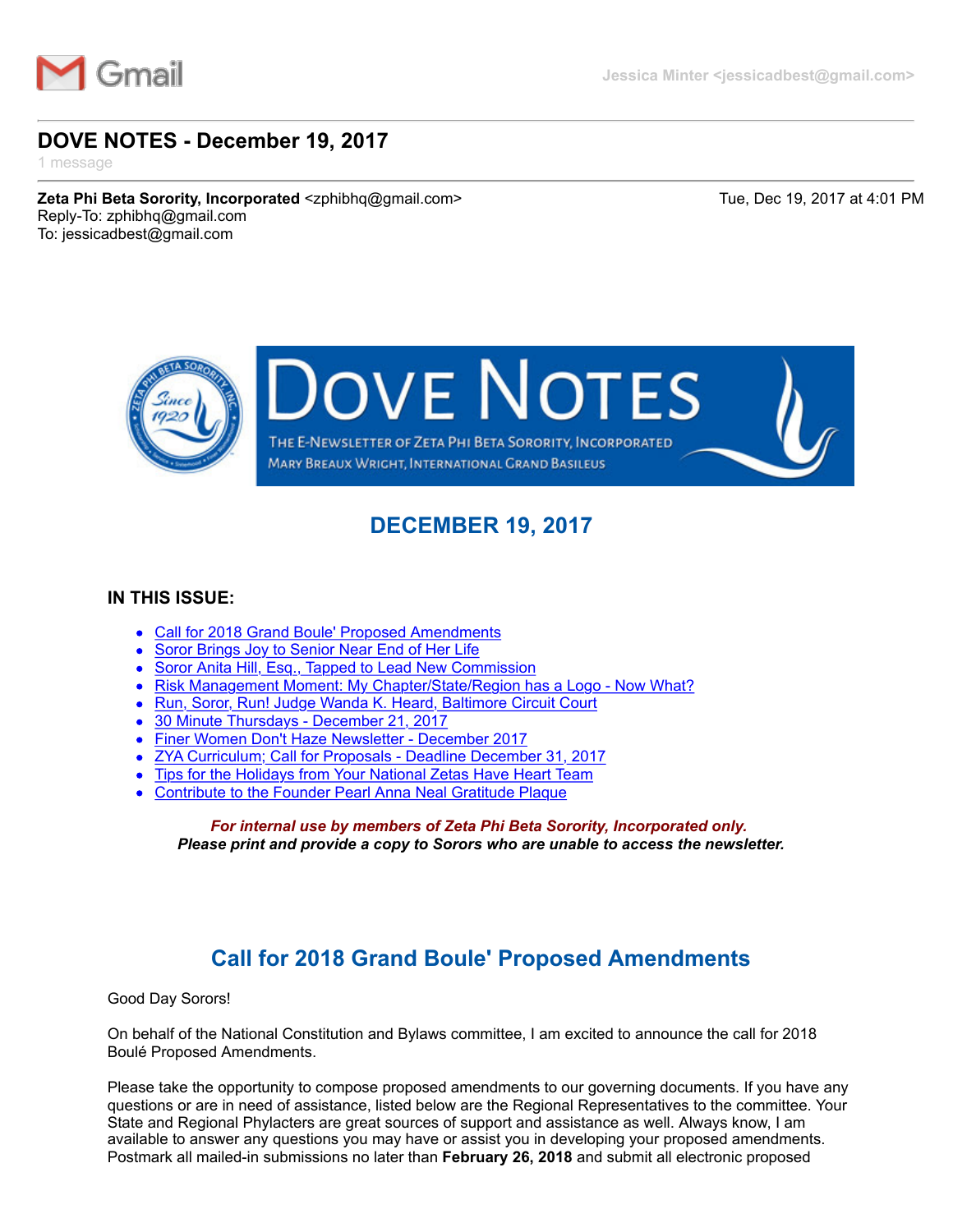amendments, no later than **March 1, 2018 NLT 11:59pm EST**.

Here are 5 pearls to keep in mind while developing proposed amendments.

1. Amendments should be simple, clear and concise, offering flexibility to the organization.

2. Bylaws are the "What" and SOPs are the "How." Reserve details for policies and SOPs. Bylaws should not be overly detailed.

3. Bylaws should reflect the climate of our organization. They should be current and relevant for the organization, not an individual.

4. Ensure you address any conforming amendments required to fully enact the proposed bylaws. Do not create an inadvertent conflict because of a lack of analysis.

5. Justifications should be sound, logical, and complete.

Sisterly, La' Ketha D. Prioleau National Phylacter Chair, National Constitution and Bylaws Committee

*[Return to top](#page-0-1)*

### <span id="page-1-0"></span>**Soror Brings Joy to Senior Near End of Her Life**

Read all about Soror Wendy Morton and her special friendship with Mrs. Hazel Reed-Oden.

#### **Link:**

[http://www.baltimoresun.com/news/maryland/baltimore](http://r20.rs6.net/tn.jsp?f=001eYXM_zCTFojJ2NVl3c35PXqqXPK-jnOYC4USBuLUeVloEf6IxJzGB4vI1XjgXoM4vCnCfs73MNLhKwzDoU5_eS3NHU9xmXRYRCJ_fNSHBezq27M64ybawyklX4bXOIo-Wojz21Jj74-Ra63dtt67XF3BXixpc1kiJQr6dQ9FPxr5UKZVef7Gd-QBIUHKqD5OdrE1iglbuGnr-JTGTyv1Y9TvqAXKExRbCsmAZTAeX5sA4akc4JMsyygQEq8j6VWqQuYvx4qmlDLWyaL2wQcZ1xldjEQvqFhI&c=AnZZ3my2SzORKNJHDiZ9uXZS2oiMh8fc55FjM29onIwigy6piHHXEg==&ch=LzTmlqcanlNX_9NjFis4h84Ipr-ON27nBxUeM72eAVd7fIsTALkURQ==)city/bs-md-ci-police-friendship-20171213-story.html

*[Return to top](#page-0-1)*



### **Soror Anita Hill, Esq., Tapped to Lead New Commission**

<span id="page-1-1"></span>Soror Anita Hill, Esq. has been named chair of the Commission on Sexual Harassment and Advancing Equity in the Workplace. The goal of the commission is to combat sexual misconduct and gender inequity.

Soror Hill is a University Professor of Social Policy, Law, and Women's, Gender and Sexuality Studies at Brandeis University, with an expertise in Anti-Discrimination law and Policy (Gender and Race). She became an Honorary Member of Zeta Phi Beta in January.

Learn more about the new commission: [https://www.hollywoodreporter.com/news/top-hollywood-execs-unveil](http://r20.rs6.net/tn.jsp?f=001eYXM_zCTFojJ2NVl3c35PXqqXPK-jnOYC4USBuLUeVloEf6IxJzGB_89vjyk7ZfSUeLzvHF7QCB3RcIo5Qn9bZYlugk6Xe7zIwsny_JY2j3WlFiw3VA10i-hx7FwHG7oBfpZNPNKnVUeKr7P3u26whS1vEynCtu0WbTOBSL3t6l7gVTzgby6ssCOzVrlNQ2Wo0uKWAotjFJTrCVy2dLjT_CTxbm5A26n7aPyM8OuSFFx9JKqsQ2BVM8_qr9QdO1UinV6FyzqePq140ePX2Jdb6wduRkRl3SgKv_WnKEdTHT4a3o1eyaE0bpdz9iiuKe9&c=AnZZ3my2SzORKNJHDiZ9uXZS2oiMh8fc55FjM29onIwigy6piHHXEg==&ch=LzTmlqcanlNX_9NjFis4h84Ipr-ON27nBxUeM72eAVd7fIsTALkURQ==)anti-sexual-harassment-commission-chaired-by-anita-hill-1068646



*[Return to top](#page-0-1)*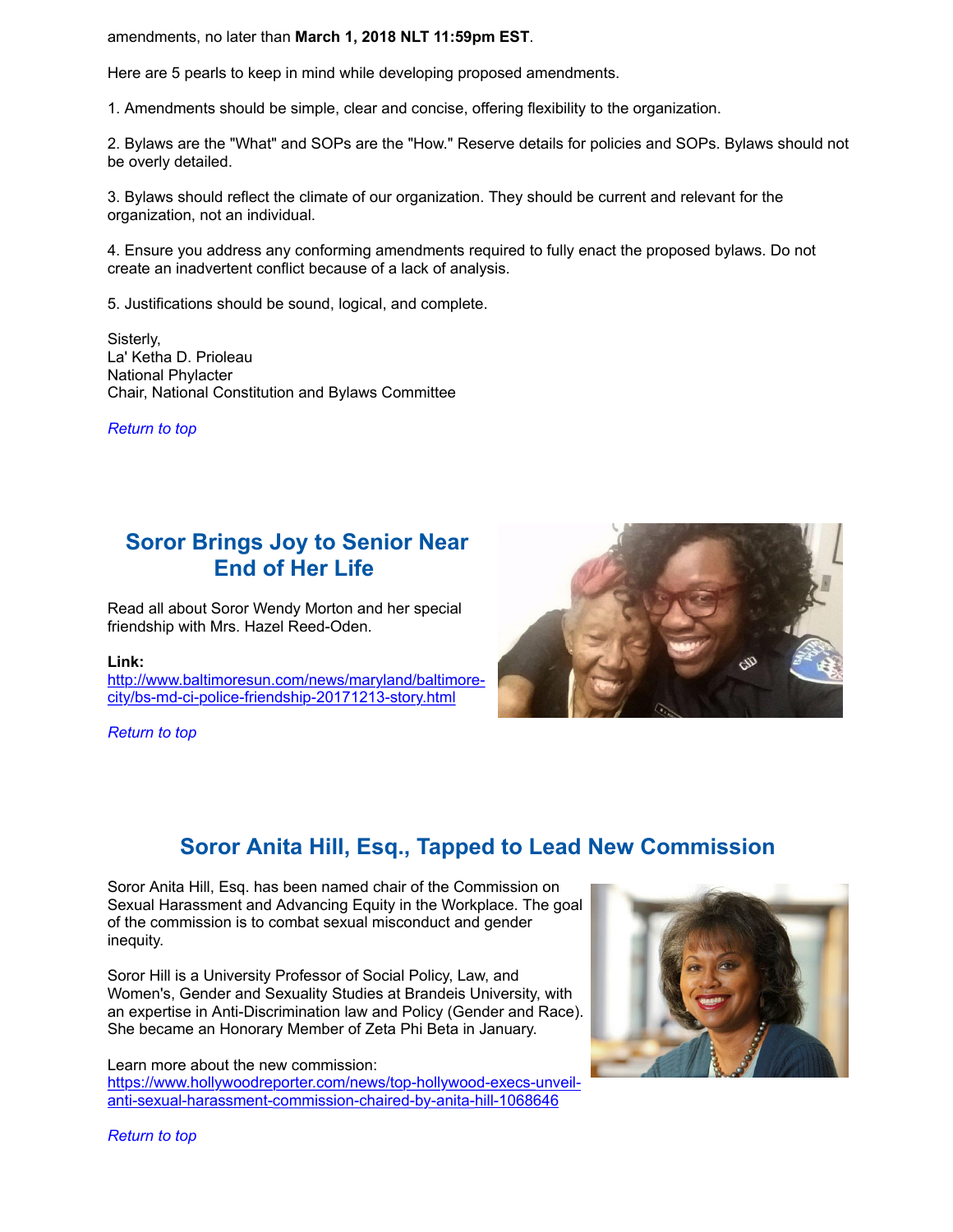### <span id="page-2-0"></span>**Risk Management Moment:** *"My Chapter/State/Region Has A Logo - So Now What?"* **Reminders from the Visual Identity Guidelines**

As we know, the official emblem or shield of Zeta Phi Beta Sorority, Incorporated is the official visual and tangible representation of members of the sorority and the organizational entity. The shield is to be used in the most formal applications and expressions of the sorority's identity and is reserved as the formal insignia for documents of institutional, legal, and administrative importance, such as membership documents, certificates, national, regional, state or local awards, and official observance programs, flags, and



official banners for national, regional, state or local affiliates. For all other items, please use the seal, which is our secondary logo.

Many chapters, states and regions have created beautiful logos or other graphic representations to identify the entity and/or programs or initiatives. Please reserve use of these items for internal documents and displays. For external/public communications and displays, please use the official shield and secondary logo consistent with the guidance in the Visual Identity Guidelines. Please check the guidelines for guidance regarding all other logos!

To drive clear, consistent, positive messages and images, Zeta Phi Beta Sorority, Incorporated must convey one vision, one voice, and one standard!

#### **#Branding #OneZeta**

Need help? Have questions? See the Visual Identity Guidelines Contact me at [ZPBNatDirRiskMgmt@gmail.com.](mailto:ZPBNatDirRiskMgmt@gmail.com)

Gina Merritt-Epps, Esq. National Director of Risk Management

*[Return to top](#page-0-1)*



## <span id="page-2-1"></span>**Run, Soror, Run: Judge Wanda K. Heard, Baltimore Circuit Court**

Judge Wanda K. Heard, who has served on Baltimore's Circuit Court bench since 1999, was recently sworn in as the city's first female chief judge. She has served as a federal public defender, a federal prosecutor, and a deputy Attorney General. Judge Heard was also an assistant State's Attorney for Baltimore City from 1983 - 1990, eventually serving as the division chief of the sex offense unit. In 2016, Judge Heard was reelected to a second 15-year term.

Soror Heard has received numerous community and professional awards, and was initiated into Zeta Phi Beta Sorority, Inc. while a student at the University of Maryland Baltimore County. Congratulations Soror Heard, and keep blazing trails like only a Zeta woman can!

Read more about Judge Heard: [https://www.linkedin.com/pulse/wanda-heard-becomes-baltimores-first-female-chief-judge-giordano/](http://r20.rs6.net/tn.jsp?f=001eYXM_zCTFojJ2NVl3c35PXqqXPK-jnOYC4USBuLUeVloEf6IxJzGB_89vjyk7ZfStNET3qHD-Xu42DZ4iRv5H7MkXuocdd0kJjdZShS375XNYFxwqh5nPNxzBvAghZfpiqxYD0Px5CCIcO6ppcBzQVBYXbEFdLnbRxJ32dgPkH8Onkn2xocEOiVpwYf8pM8l8PNHPMESaATPoFoLvgP3xdSnMnNd8fKI5W5LAeej703-WUuVxREEA3a43X67L630lLbGCsCihjxRvxd3iheu6A==&c=AnZZ3my2SzORKNJHDiZ9uXZS2oiMh8fc55FjM29onIwigy6piHHXEg==&ch=LzTmlqcanlNX_9NjFis4h84Ipr-ON27nBxUeM72eAVd7fIsTALkURQ==)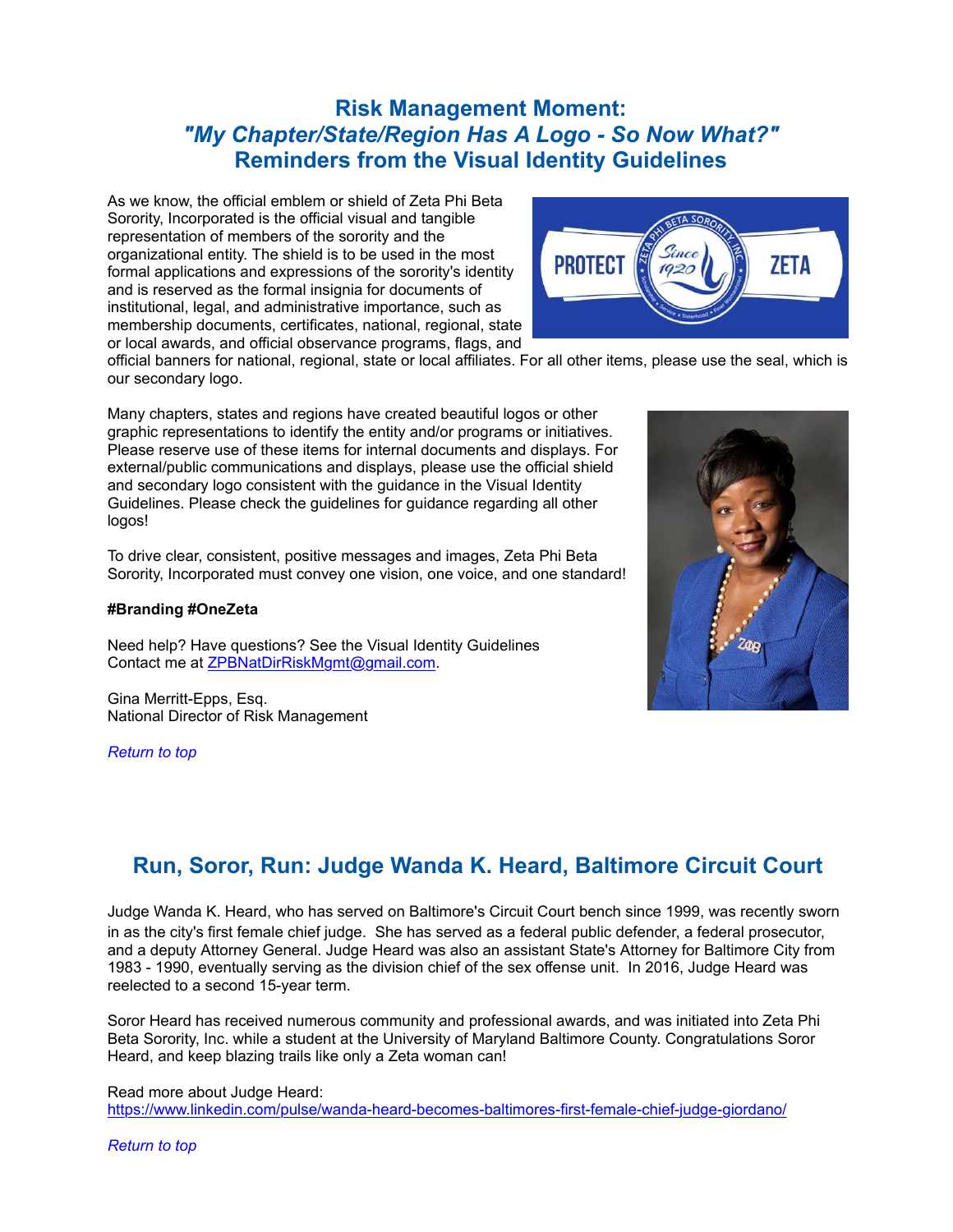

<span id="page-3-0"></span>

**Link:** [https://zetaphibetasorority.adobeconnect.com/membership16-18/](http://r20.rs6.net/tn.jsp?f=001eYXM_zCTFojJ2NVl3c35PXqqXPK-jnOYC4USBuLUeVloEf6IxJzGBwruAZDdXuSUDdfQwFOvApIqs9MMqRrw4zJe3lNV9-r-8L_jSdgO31h2CL_LlZYjPbQe-JyvEEasZTw8OqW7-Bl_OQo2-uzkjGK0SkgoO2FDoCFbQjDzc-oc6M1PMOPTD0pdsZ8TVsZOZzlCxhotJZGJUUzJLQXxjBb3eGKJGruM&c=AnZZ3my2SzORKNJHDiZ9uXZS2oiMh8fc55FjM29onIwigy6piHHXEg==&ch=LzTmlqcanlNX_9NjFis4h84Ipr-ON27nBxUeM72eAVd7fIsTALkURQ==)

<span id="page-3-1"></span>*[Return to top](#page-0-1)*

**Finer Women Don't Haze Newsletter - December 2017**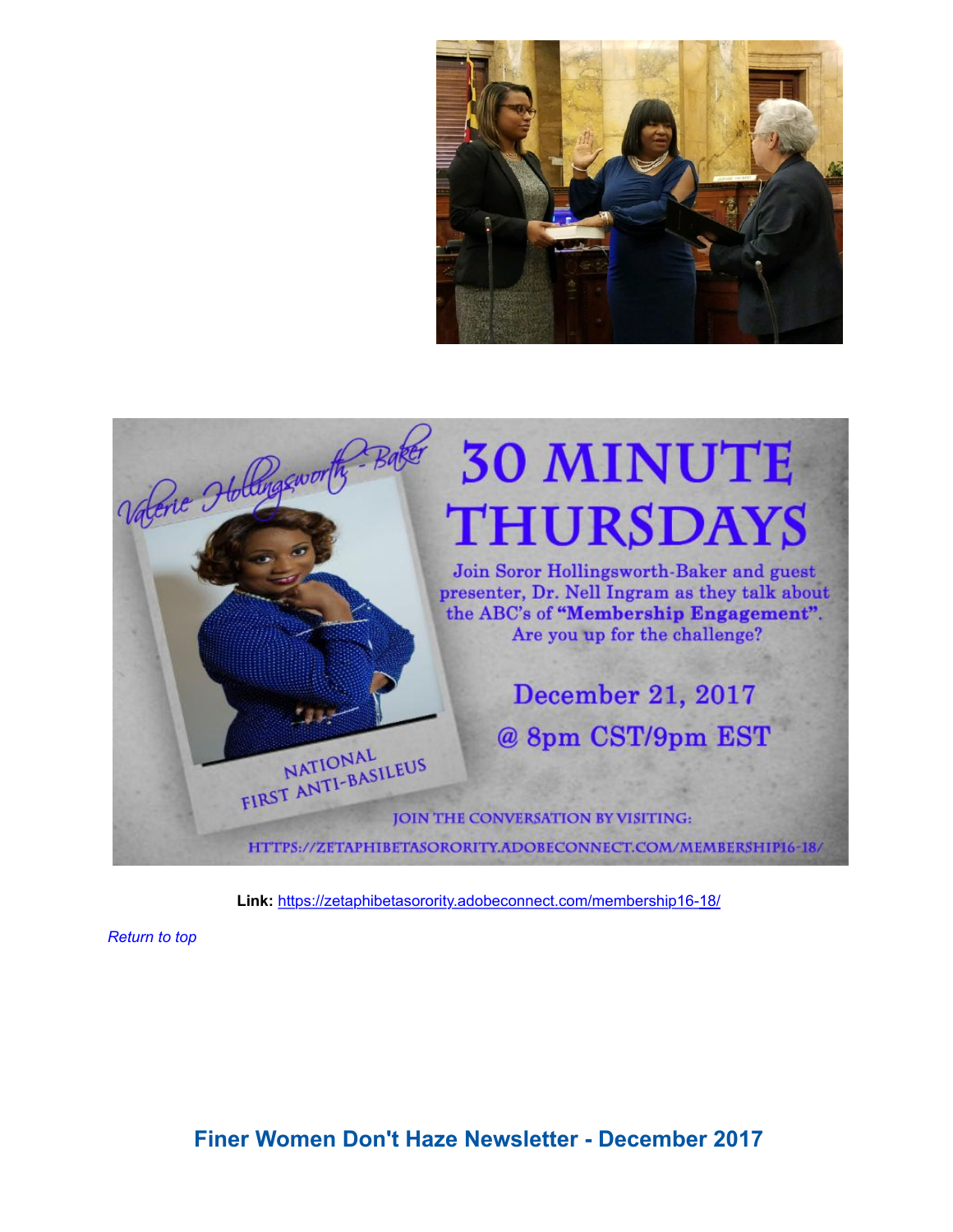[Download the December 2017 Finer Women Don't Haze](http://r20.rs6.net/tn.jsp?f=001eYXM_zCTFojJ2NVl3c35PXqqXPK-jnOYC4USBuLUeVloEf6IxJzGB_89vjyk7ZfSEMvh9FU0k6wRA_x7Snpn-nx2T24O6RJIyl0ARfXR2b1LRACs8mCFKuXXsMWAJuaayYmoTMvbf2qLeuXmCgsi7gRYUi_z1-wVAA8TqbTt0vTosUq_obiwCHECa7hSjk_Hu6mbMqdc59IRwW_c12Byh5nYZ8KksLgeRPg7SShCUdsD6xw_eBd7FONKC4CjXFSX&c=AnZZ3my2SzORKNJHDiZ9uXZS2oiMh8fc55FjM29onIwigy6piHHXEg==&ch=LzTmlqcanlNX_9NjFis4h84Ipr-ON27nBxUeM72eAVd7fIsTALkURQ==) Newsletter.

*[Return to top](#page-0-1)*



#### **THE BLUES: Stress, Depression and the Holidays!**

the Zetas Have Heart team does an outstanding job in<br>ving much needed guidance and tips for being<br>hysically fit, maintaining a healthy weight, preparing<br>ealthy food, etc. to take care of our heart. Taking car<br>f our mental



ring the holidays and following the holidays, stress<br>the the holidays and following the holidays, stress<br>the the holidays are often called "the most<br>the the holidays are often called "the most<br>wonderful, Veterans suffering

tress and depression is not a one sire fits all phenomena. The sources of stress and types of depression<br>thit hs causes, can be different for each person. Terrorine, these symptoms may be new, recurring and<br>revalent for ma

We all have experienced times when we feel down or what has sometimes been called "The 31<br>However, if symptoms began to interfere with you en/oving life, then help may be warranted.<br>too far without seeking assistance. For

<span id="page-4-0"></span>

# **ZYA Curriculum: Call for Proposals**

Youth Advisors, do you have an exciting youth affiliate activity? Then, here is your opportunity to share that activity with other youth advisors through the Zeta Youth Academy Curriculum, Volume II. Designed as a resource for youth advisors, the ZYA Curriculum is a collection of successful program activities that are aligned with the ZYA curriculum. Volume II is earmarked for publication in 2018, and submissions will be accepted from December 1-31, 2017. Submissions must meet on or more of the following strands.

Strand 1: Cultural Awareness and Social Skill Enhancement

- Cultural Awareness Experiences ٠
- . Active Listening Skills
- **Group Dynamics** ٠
- ٠ **Conflict Resolution**
- Society's Expected Behavioral Norms ٠

Strand 2: Educational Enrichment

STEM and/or Writing Activities  $\ddot{\phantom{0}}$ 

Strand 3: Leadership Development

- Social Change Agents ٠
- Leadership Practice Activities
- ٠ Cultural Field Events
- Parliamentary Procedures  $\ddot{\phantom{0}}$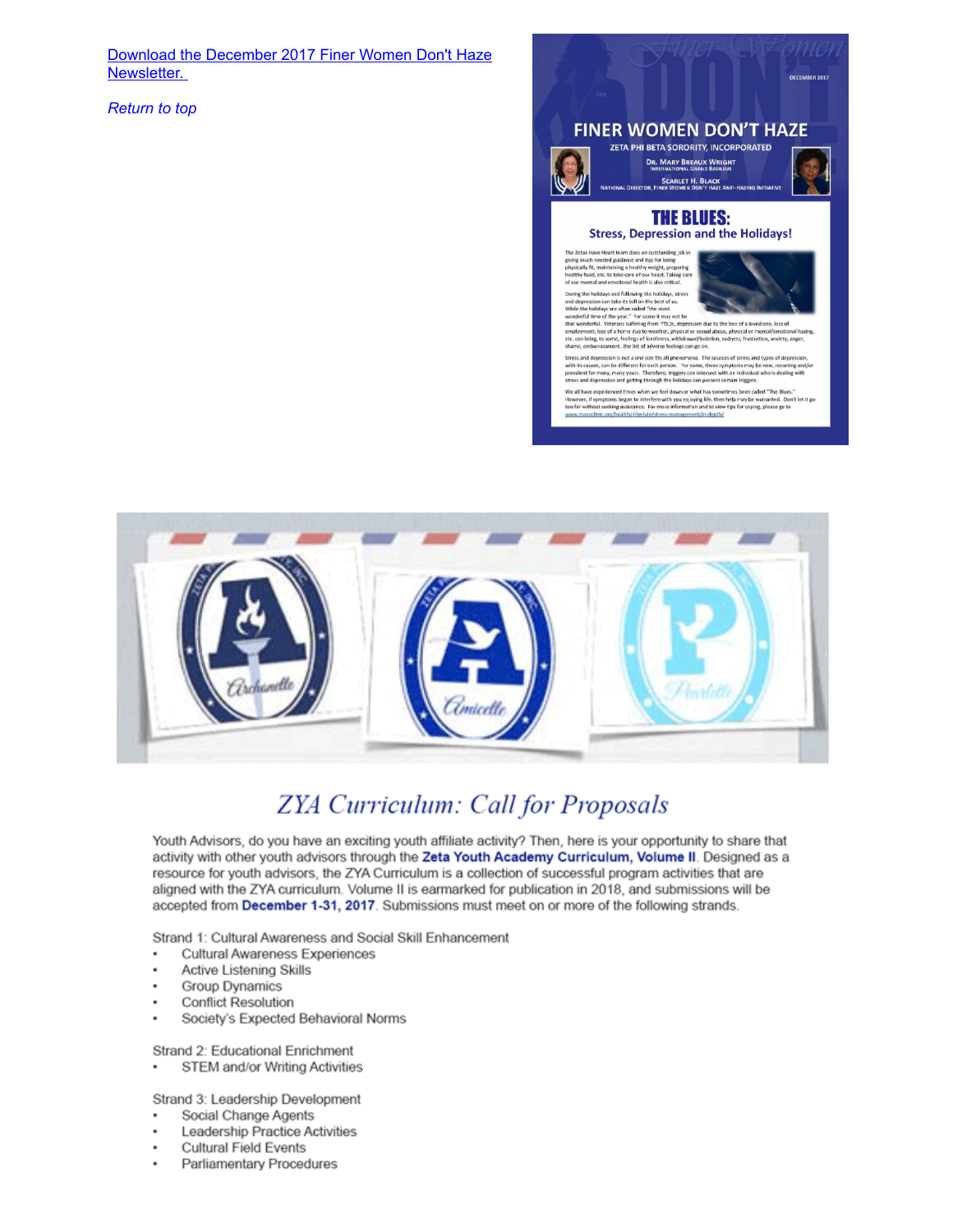Strand 4: Community Service

- Z-HOPE Workshops and/or Community Service Projects
- Elder Care
- March of Dimes
- Zeta's HOPE for St. Jude Provide

| <b>Criterion</b>              | <b>Descriptions</b>                                                               | Standard                                                                                            |
|-------------------------------|-----------------------------------------------------------------------------------|-----------------------------------------------------------------------------------------------------|
| Title                         | Catchy<br>Appropriately Associated                                                | $3 =$ Above Standards<br>$2 =$ Met Standards<br>1 = Below Standards<br>0 = Did Not Meet Standards   |
| Strand<br>Alirament           | Clearly supports one or more of the Leadership Academy Curriculum Strands<br>٠    | $3 =$ Above Standards<br>$2 =$ Met Standards<br>1 = Relow Standards<br>0 = Did Not Meet Standards   |
| Youth Affiliate<br>Identified | Appropriate ZYA affiliate alignment identified<br>٠                               | $3 =$ Above Standards<br>$2 =$ Met Standards<br>1 = Below Standards<br>0 = Did Not Meet Standards   |
| Objective                     | Clear purpose and outcome                                                         | 3 = Above Standards<br>$2 =$ Met Standards<br>$1 =$ Below Standards<br>0 = Did Not Meet Standards   |
| <b>Procedures</b>             | Activities Cleary outlined<br>٠<br>Steps can be easily followed without confusion | $3 =$ Above Standards<br>$2$ = Met Standards<br>$l =$ Below Standards<br>0 = Did Not Meet Standards |
| <b>Materials</b>              | Materials listed                                                                  | $1 =$ Yes<br>$0 = No$                                                                               |
| Timeframe                     | Length of activities clearly stated                                               | $1 = Y_{\text{ext}}$<br>$0 = No$                                                                    |
| <b>Total Points</b>           | Score of 90 or above is considered quality                                        | $117 -$                                                                                             |

All submissions will be read and scored based on the following rubric. Please note that the reviewers have the right to determine which proposals will be accepted for inclusion in Volume II of the ZYA Curriculum. We look forward to reviewing your submissions?

Soror Denese Wolff-Hilliard, EdD National Director Youth Affiliates denesewolff52@gmail.com



*[Return to top](#page-0-1)*

### <span id="page-5-0"></span>**Tips for the Holidays from your National Zetas Have Heart Team**

The holiday season is a time filled with parties, family gatherings, and lots of food, so it's easy to overindulge in rich foods that aren't so good for you. But, there's no need to miss out on the festivities just to save your diet -- with a little help, you can keep from eating too much during the holidays. Your National Zetas Have Heart Team has some important information that will help you get through the holidays and not miss out on any of those treats you love.



Enjoy reading and Happy Holidays from your Zetas Have Heart Team!

Soror Mary B. Wright - International Grand Basileus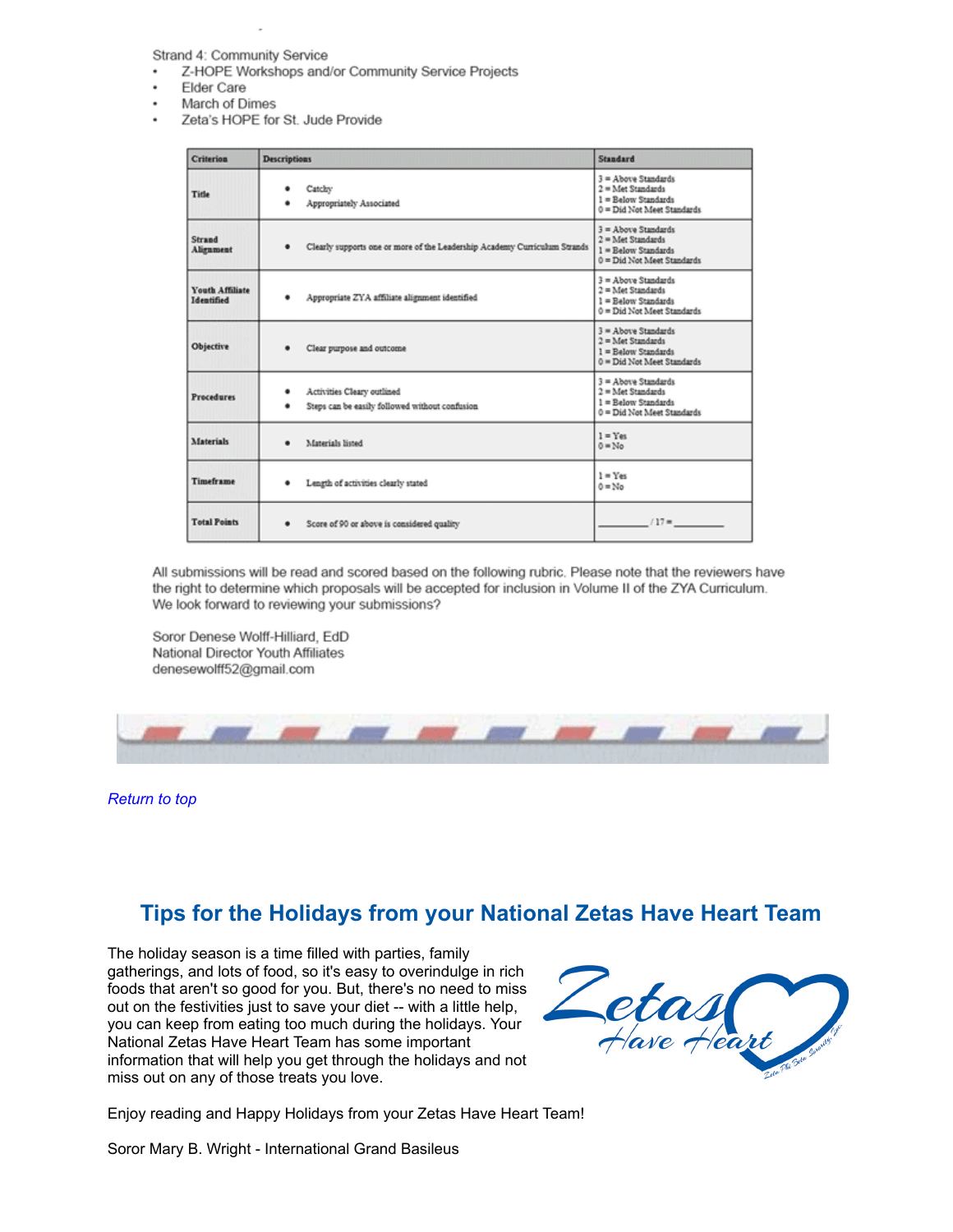Soror Rauchelle Jones - National Director of Programs Soror Karen Gipson - National Zetas Have Heart, Chair Committee - Dr. Randall Wright, Soror Fay Walker Dixon, Soror Charisse Audra Collier

[Article 1: Healthy Holiday Eating](http://r20.rs6.net/tn.jsp?f=001eYXM_zCTFojJ2NVl3c35PXqqXPK-jnOYC4USBuLUeVloEf6IxJzGB-JQjAQtRzZt7O-CmVyU7psMes_FkZXaWDOmlTZ3Le2mFDcAb52ZOWx_oiADuJes739j20kcBoUK6wFBKdyV3jJGiZk8tEkYXrPY5XrxCuJpWt3-K0lduNCRQaTHV0s8P1EqjoiQfMb-SXkihQ6fw6sSwer5KZH27M6t19_P3DhllccRGkBrFqwfs3jI16F4Qxy09bZLjNtU&c=AnZZ3my2SzORKNJHDiZ9uXZS2oiMh8fc55FjM29onIwigy6piHHXEg==&ch=LzTmlqcanlNX_9NjFis4h84Ipr-ON27nBxUeM72eAVd7fIsTALkURQ==) [Article 2: Dessert is Not Off Limits Because You Have Diabetes](http://r20.rs6.net/tn.jsp?f=001eYXM_zCTFojJ2NVl3c35PXqqXPK-jnOYC4USBuLUeVloEf6IxJzGB-JQjAQtRzZtzZQlWQkDDAz_P2GtSDHm5Ibp_e6GB0w2Qaqa1lqzCxvOEmfs0_KQYgjbXthOgElZKRkCNv_4vHT-teRpN2Zjxo7VLUPsgo4bS0SvDHjlsVrHlEs7j8u49ZmgZt2eVH1Aazqlq118ZeNbfVZzpj55NiY6wPnoWNKphoLnEjyBjKPfD9JrixZYdSZeu1_oOKKj&c=AnZZ3my2SzORKNJHDiZ9uXZS2oiMh8fc55FjM29onIwigy6piHHXEg==&ch=LzTmlqcanlNX_9NjFis4h84Ipr-ON27nBxUeM72eAVd7fIsTALkURQ==) Article 3: Baking Healthy Holiday Desserts

<span id="page-6-0"></span>*[Return to top](#page-0-1)*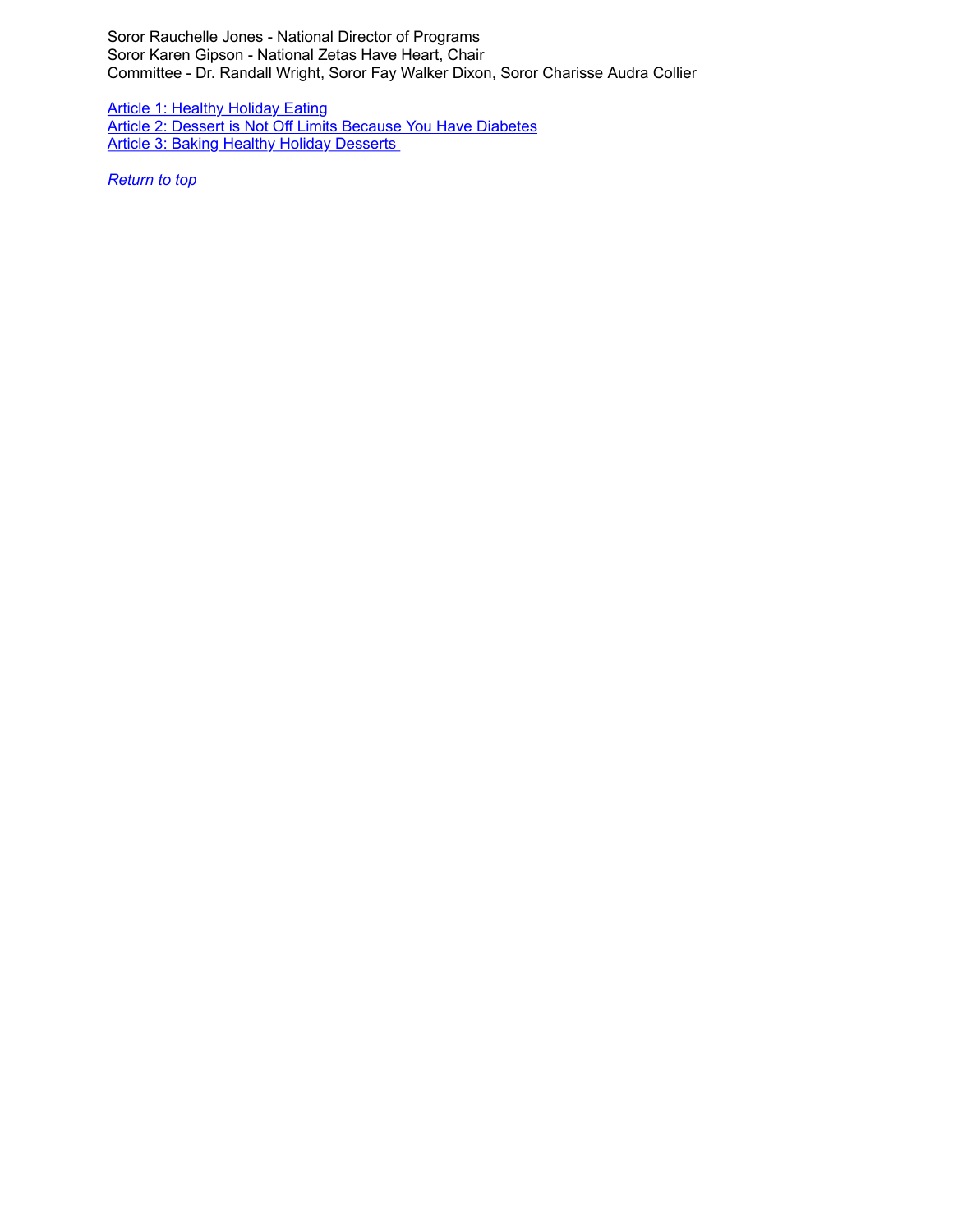

Celebrating and Honoring our Founder's Memory and Contributions...

Dear Blue and White Family - Sorors, Brothers, Amicae, Youth and Supporters:

On March 25, 2017, during the 72<sup>nd</sup> Commemorative Eastern Regional Leadership Conference, as a part of our Journey to Centennial, the Eastern Region hosted a beautiful Founder Pearl Anna Neal Memorial Celebration with the Dedication of the Founder Pearl Anna Neal Memorial Bench placed in the York Memorial Park in Charlotte, North Carolina. Following this very special occasion, on May 20, 2017, the Eastern Region dedicated the installation of the Founder Pearl Anna Neal Historical Marker on the campus of Johnson C. Smith University Meditation Gardens Charlotte, North Carolina.

We will culminate the celebration of Founder Pearl Anna Neal with the hanging of the Founder Pearl Anna Neal Gratitude Plaque in the newly rebuilt Zeta Phi Beta Sorority, Inc. National Headquarters and you are invited to share in this amazing opportunity. We are asking all regions, states, chapters, individual sorors, brothers, Amicae and youth to make your time-honored contribution to help us complete this important recognition project. All donor names will be listed on the beautiful Founder Pearl Anna Neal Gratitude Plaque and displayed for all to see.

#### Sponsorship levels are as follows:

| Region/Corporate  | \$500.00 |
|-------------------|----------|
| State             | \$300.00 |
| Chapter/Auxiliary | \$200.00 |
| Individual        | \$100.00 |

All contributions can be made online via: www.memberplanet.com/s/zetaphibeta-easternregion/gratitude or click here. You may mail your chapter check, money order or cashier's check payable to Zeta Phi Beta Eastern Region to - Soror ToWanda Samuel, P.O. Box 8021 Virginia Beach, VA 23450. To ensure your name is listed, please make sure your donation is received online or by mail by December 31, 2017.

Thank you in advance for your generous support and commitment to our great sisterhood!

T. Diane Surgeon, Esq. - Eastern Regional Director Dr. Mary Breaux Wright - International Grand Basileus Zeta Phi Beta Sorority, Incorporated

**Link for contributions:** [https://www.memberplanet.com/s/zetaphibeta-easternregion/gratitude](http://r20.rs6.net/tn.jsp?f=001eYXM_zCTFojJ2NVl3c35PXqqXPK-jnOYC4USBuLUeVloEf6IxJzGB4IBP6V0sBZqFMpBm0-nBQL7aW0ikyfR1JLC_TmBnrHeuczphpWpmy5hO1yV1HhXmeKXhv9O8RMDb74GYLUpkPgMmLvtKwRvp7xxvDJRpz-htoVJLZjaZmZqbcB6xIH5a3rXcUfGN7zuEHp4HKTEOlYZuJw8sd1AuzOOFxP035HySKdgCHWKAxI=&c=AnZZ3my2SzORKNJHDiZ9uXZS2oiMh8fc55FjM29onIwigy6piHHXEg==&ch=LzTmlqcanlNX_9NjFis4h84Ipr-ON27nBxUeM72eAVd7fIsTALkURQ==)

#### *[Return to top](#page-0-1)*

**Dove Notes** is the e-newsletter to keep the Sisterhood updated on the activities and initiatives of the Sorority. Feel free to forward this email to your chapters! Please do not forward outside of the Sisterhood.